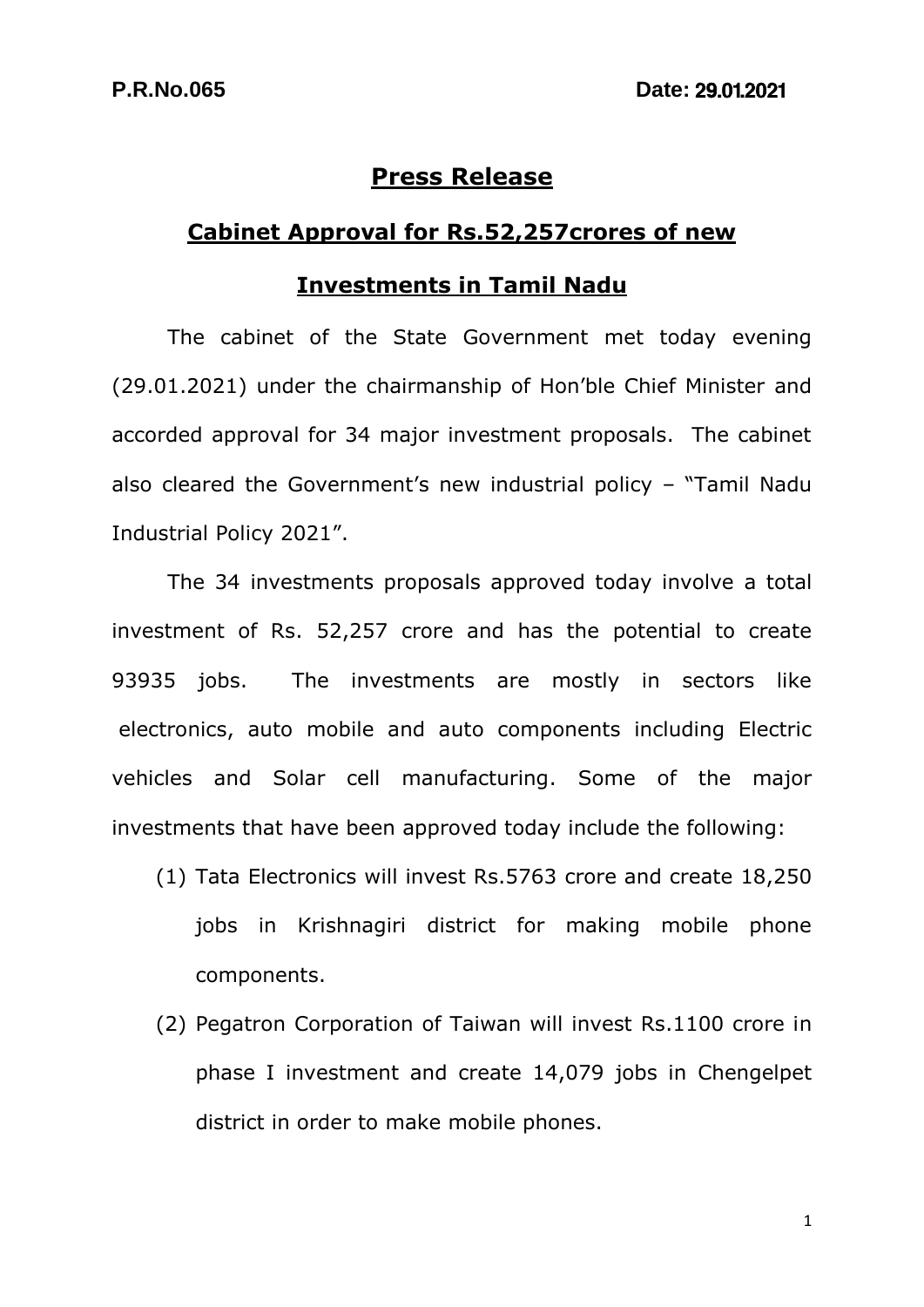- (3) Luxshare of Taiwan, will invest Rs.745 crore and create 4000 jobs, to make electronic components and wearables in Sriperumbudur, thus reviving the defunct Motorola factory.
- (4) Sun Edison will invest Rs.4629 crore and employ 5397 persons in the state to produce Solar PV Modules.
- (5) Ola Electric will invest Rs.2354 crore and create employment for 2182 persons in SIPCOT park at Bargur, Krishnagiri district for making electric vehicles and batteries.
- (6) Eickhoff Wind Ltd, a German company, will invest Rs.621 crore and employ 319 persons to manufacture gear boxes for wind energy production, near Chennai. This is a relocation of the company's production facility from China and Germany.
- (7) BASF of Germany, one of the world's largest chemical companies, will invest Rs.345 crore and create 235 jobs to make auto emission catalysts, in Chengalpet district.
- (8) Lucas TVS will invest Rs.2500 crore and employ 3500 persons for manufacturing Lithion ion batteries in Tiruvallur district.
- (9) Daicel Corporation, a Japanese company, will set up India's, first airbag inflator manufacturing unit at One Hub Chennai,

2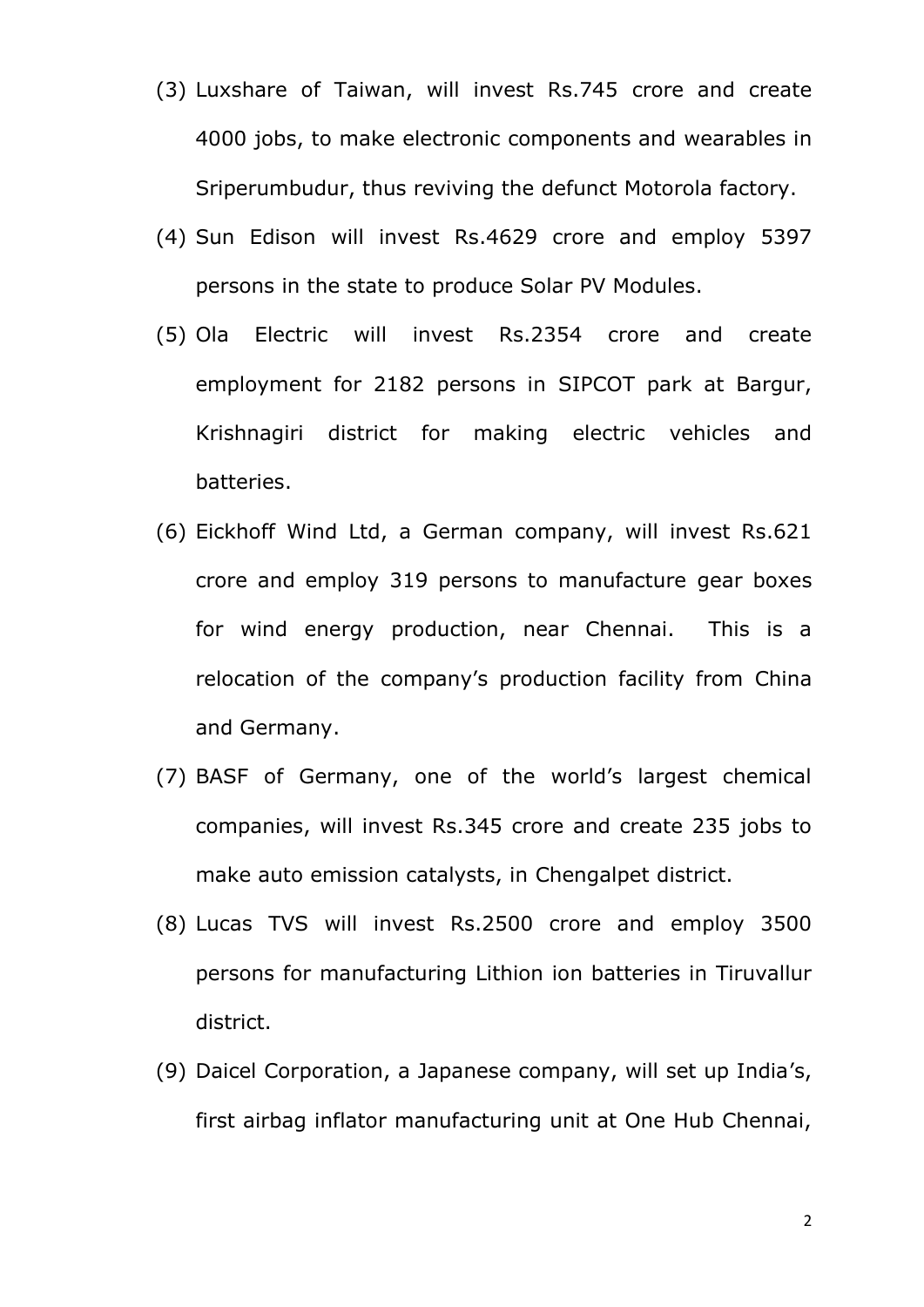in Chengalpet district with an investment of Rs.358 crore and employment for 180 persons.

- (10) LS Automotive, a Korean company will manufacture automotive switches in Tiruvallur district with an investment of Rs.250 crore, employing 200 persons.
	- (11) Autoliv Inc based in USA, will invest Rs.100 crores and employ 400 persons, to manufacture passenger safety products (auto components) in SIPCOT Park, Cheyyar, Tiruvannamalai district.
- (12) Data Patterns will invest Rs.303.52 crore and create 703 jobs in the Chennai node of the Tamil Nadu Defence Industrial Corridor to make defence and aerospace related products.

The incentive packages have been customised to suit the requirement of each investor. In the case of some of the investors, the Government had already entered into Facilitation MoUs in order to enable them to do preliminary works. Now, with cabinet approval, detailed legally binding MoUs will be executed.

Tamil Nadu Industrial Policy 2021, approved by the cabinet will be unveiled soon.